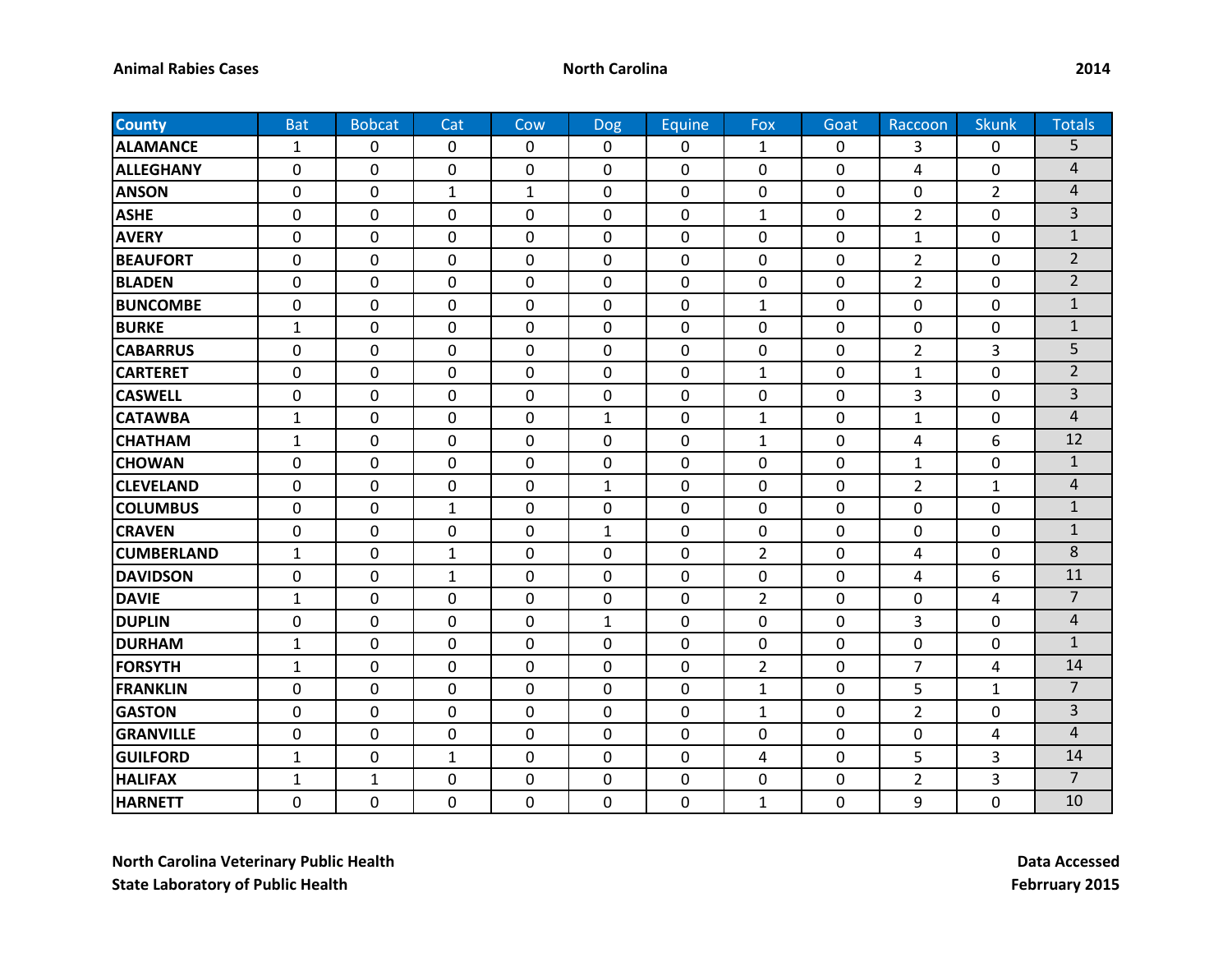| <b>County</b>       | <b>Bat</b>     | <b>Bobcat</b>  | Cat              | Cow          | <b>Dog</b>     | Equine       | Fox            | Goat           | Raccoon        | <b>Skunk</b>   | <b>Totals</b>  |
|---------------------|----------------|----------------|------------------|--------------|----------------|--------------|----------------|----------------|----------------|----------------|----------------|
| <b>HENDERSON</b>    | 0              | 0              | $\mathbf{1}$     | $\mathbf 0$  | 0              | 0            | 0              | 0              | 1              | 0              | $\overline{2}$ |
| <b>HOKE</b>         | 0              | 0              | $\mathbf 0$      | $\mathbf 0$  | $\mathbf 0$    | $\mathbf{0}$ | $\mathbf 0$    | 0              | $\mathbf{1}$   | $\mathbf 0$    | $\mathbf{1}$   |
| <b>HYDE</b>         | 0              | 0              | 0                | 0            | 0              | 0            | 0              | 0              | $\mathbf{1}$   | 0              | $\mathbf{1}$   |
| <b>IREDELL</b>      | 0              | 0              | $\mathbf 0$      | $\mathbf 0$  | 0              | 0            | 0              | 0              | 4              | 3              | $\overline{7}$ |
| <b>JOHNSTON</b>     | 0              | 0              | 0                | 0            | 0              | 0            | 0              | 0              | $\overline{2}$ | $\mathbf 0$    | $\overline{2}$ |
| <b>LEE</b>          | 0              | 0              | $\mathbf{1}$     | $\mathbf 0$  | 0              | $\Omega$     | 0              | 0              | 0              | 1              | $\overline{2}$ |
| <b>LENOIR</b>       | 0              | 0              | $\mathbf 0$      | $\mathbf 0$  | $\mathbf 0$    | 0            | 0              | 0              | 4              | $\mathbf 0$    | 4              |
| <b>LINCOLN</b>      | 0              | 0              | $\mathbf 0$      | $\mathbf{0}$ | $\mathbf{0}$   | $\mathbf 0$  | $\mathbf{1}$   | $\mathbf 0$    | 5              | $\mathbf{1}$   | $\overline{7}$ |
| <b>MADISON</b>      | $\mathbf{1}$   | 0              | 0                | $\mathbf 0$  | 0              | 0            | 0              | 0              | 0              | 0              | $\mathbf{1}$   |
| <b>MECKLENBURG</b>  | 3              | 0              | 4                | $\mathbf 0$  | $\mathbf 0$    | 0            | $\mathbf{1}$   | $\mathbf 0$    | 14             | $\mathbf{1}$   | 23             |
| <b>MONTGOMERY</b>   | 0              | 0              | $\mathbf 0$      | $\mathbf{0}$ | $\mathbf{0}$   | $\mathbf 0$  | 0              | $\mathbf 0$    | 3              | 0              | $\overline{3}$ |
| <b>MOORE</b>        | 0              | 0              | $\mathbf{1}$     | 0            | $\Omega$       | $\Omega$     | 4              | 0              | 0              | 0              | 5              |
| <b>NASH</b>         | 0              | $\overline{0}$ | $\mathbf 0$      | $\mathbf 0$  | $\overline{0}$ | $\mathbf 0$  | $\mathbf{1}$   | $\mathbf 0$    | $\overline{2}$ | $\mathbf 0$    | $\overline{3}$ |
| <b>NEW HANOVER</b>  | $\overline{0}$ | $\overline{0}$ | $\mathbf 0$      | $\mathbf 0$  | $\overline{0}$ | $\Omega$     | 3              | $\mathbf 0$    | $\overline{7}$ | $\overline{0}$ | 10             |
| <b>ORANGE</b>       | 4              | 0              | 0                | $\mathbf 0$  | 0              | 0            | 3              | $\mathbf 0$    | 11             | 4              | 22             |
| <b>PAMLICO</b>      | 0              | 0              | $\boldsymbol{0}$ | 0            | 0              | 0            | 0              | 0              | 1              | 0              | $\mathbf{1}$   |
| <b>PENDER</b>       | $\mathbf{1}$   | 0              | 0                | 0            | 0              | 0            | $\overline{2}$ | 0              | 4              | 0              | $\overline{7}$ |
| <b>PERSON</b>       | 0              | 0              | 0                | 0            | 0              | $\Omega$     | 0              | 0              | 0              | 1              | $\mathbf{1}$   |
| <b>PITT</b>         | $\mathbf{1}$   | 0              | $\pmb{0}$        | 0            | 0              | 0            | 0              | 0              | 0              | $\mathbf 0$    | $\mathbf{1}$   |
| <b>RANDOLPH</b>     | 0              | 0              | $\mathbf{1}$     | $\mathbf{0}$ | $\mathbf 0$    | $\mathbf 0$  | 0              | $\mathbf 0$    | $\overline{2}$ | $\mathbf{1}$   | $\overline{4}$ |
| <b>ROBESON</b>      | 0              | 0              | 0                | 0            | 0              | 0            | 0              | 0              | 3              | 0              | $\overline{3}$ |
| <b>ROCKINGHAM</b>   | 0              | 0              | $\mathbf 0$      | $\mathbf 0$  | $\mathbf 0$    | 0            | 0              | 0              | $\overline{2}$ | 3              | 5              |
| <b>ROWAN</b>        | $\mathbf{1}$   | 0              | $\mathbf 0$      | $\mathbf{0}$ | $\mathbf 0$    | $\mathbf 0$  | 3              | $\mathbf 0$    | 5              | 8              | 17             |
| <b>RUTHERFORD</b>   | 0              | 0              | 0                | 0            | $\Omega$       | $\Omega$     | $\mathbf{1}$   | 0              | $\mathbf{1}$   | 1              | $\overline{3}$ |
| <b>SAMPSON</b>      | 0              | 0              | $\mathbf 0$      | $\mathbf{0}$ | $\overline{0}$ | $\mathbf 0$  | $\mathbf{1}$   | 0              | 4              | 0              | 5              |
| <b>STANLY</b>       | 0              | $\mathbf 0$    | $\mathbf 0$      | $\mathbf 0$  | $\mathbf 0$    | $\mathbf 0$  | 0              | $\mathbf{1}$   | 3              | $\mathbf{1}$   | 5              |
| <b>STOKES</b>       | $\mathbf{1}$   | 0              | $\mathbf 0$      | $\mathbf 0$  | $\mathbf 0$    | 0            | 0              | 0              | 4              | 0              | 5              |
| <b>SURRY</b>        | 0              | $\mathbf 0$    | $\mathbf 0$      | $\mathbf{1}$ | 0              | $\mathbf 0$  | 0              | $\mathbf 0$    | 0              | 0              | $\mathbf{1}$   |
| <b>TRANSYLVANIA</b> | $\mathbf{1}$   | 0              | $\mathbf 0$      | $\mathbf 0$  | 0              | 0            | 0              | $\mathbf 0$    | 0              | 0              | $\mathbf{1}$   |
| <b>UNION</b>        | 0              | $\overline{0}$ | $\mathbf 0$      | $\mathbf 0$  | $\overline{0}$ | $\mathbf 0$  | 0              | $\overline{0}$ | 3              | 3              | 6              |